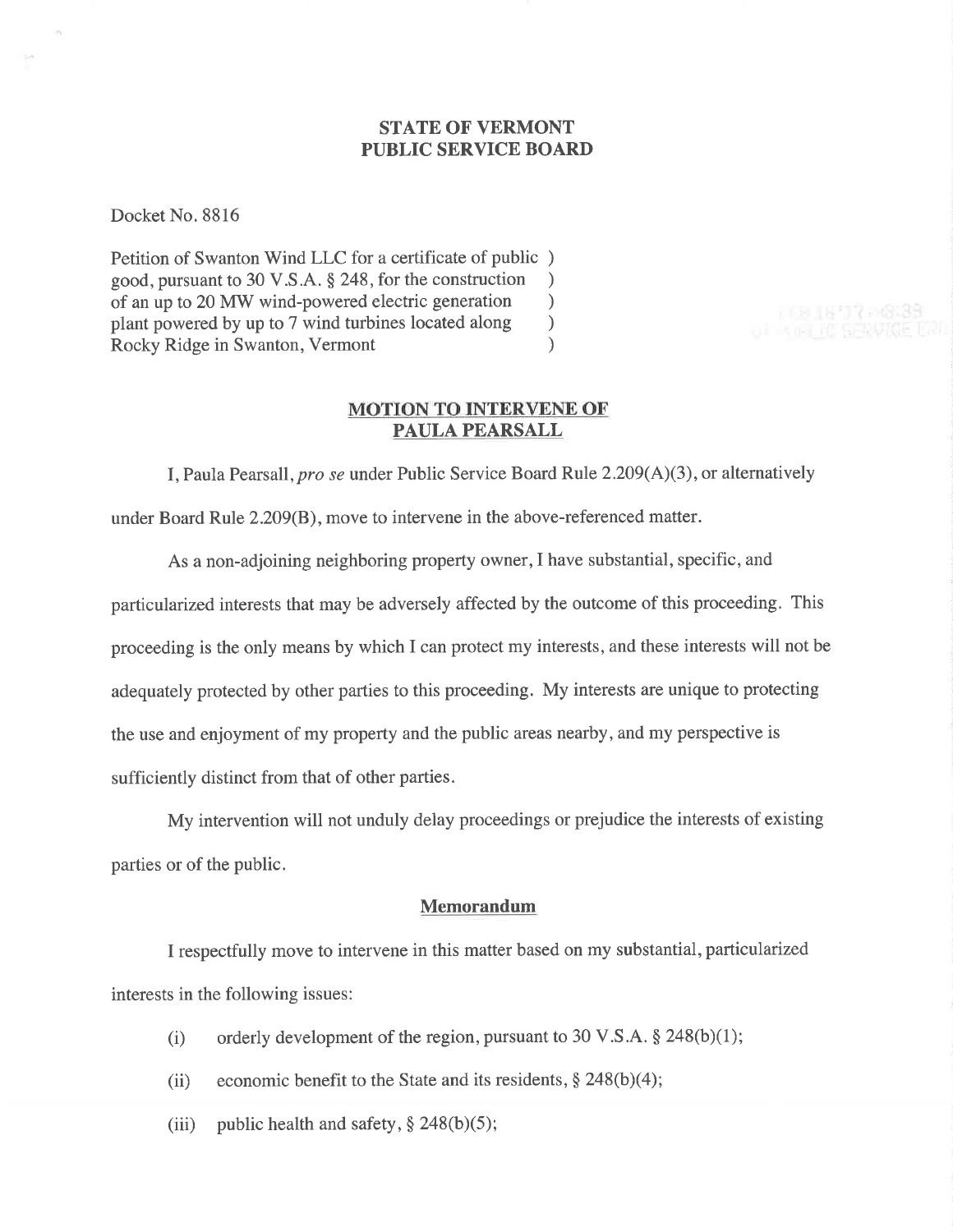- (iv) water pollution, conservation, and burden on water supply,  $10 \text{ V.S.A.}$  \$\$  $6086(a)(1)(A), (B),$  and  $(C), (3),$  and  $(4);$
- (v) scenic or natural beauty and aesthetics,  $\S 248(b)(5)$  and  $\S 6086(a)(8)$ ;
- (vi) necessary wildlife habitat or endangered species,  $\S$  6086(a)(8)(A); and

The following argument supports my motion to intervene in this matter.

# I. Legal Standard

Intervention in proceedings before the Board is governed by Board Rule 2.209. Under

Rule 2.209(A), a person upon timely application shall be permitted as of right to intervene in any

proceeding:

 $(1)$  when a statute confers an unconditional right to intervene;  $(2)$  when a statute confers a conditional right to intervene and the condition or conditions are satisfied; or (3) when the applicant demonstrates a substantial interest which may be adversely affected by the outcome of the proceeding, where the proceeding affords the exclusive means by which the applicant can protect that interest, and where the applicant's interest is not adequately represented by existing parties.

Under Rule 2.209(B), a person upon timely application may in the discretion of the Board

be granted "permissive intervention" in any proceeding when the applicant "demonstrates a

substantial interest that may be affected by the outcome of the proceeding." The Board in

exercising its discretion under this rule shall consider:

(1) whether the applicant's interest will be adequately protected by other parties; (2) whether alternative means exist by which the applicant's interest can be protected; and (3) whether intervention will unduly delay the proceeding or prejudice the interests of existing parties or of the public.

The Board has ruled that, "individual intervenors may bring a perspective sufficiently

distinct from those of existing parties to warrant their participation on specific issues."l

 $\Lambda$ Application of Seneca Mountain Wind, LLC, Docket No. 7867, Order of 10/12/12, at 12.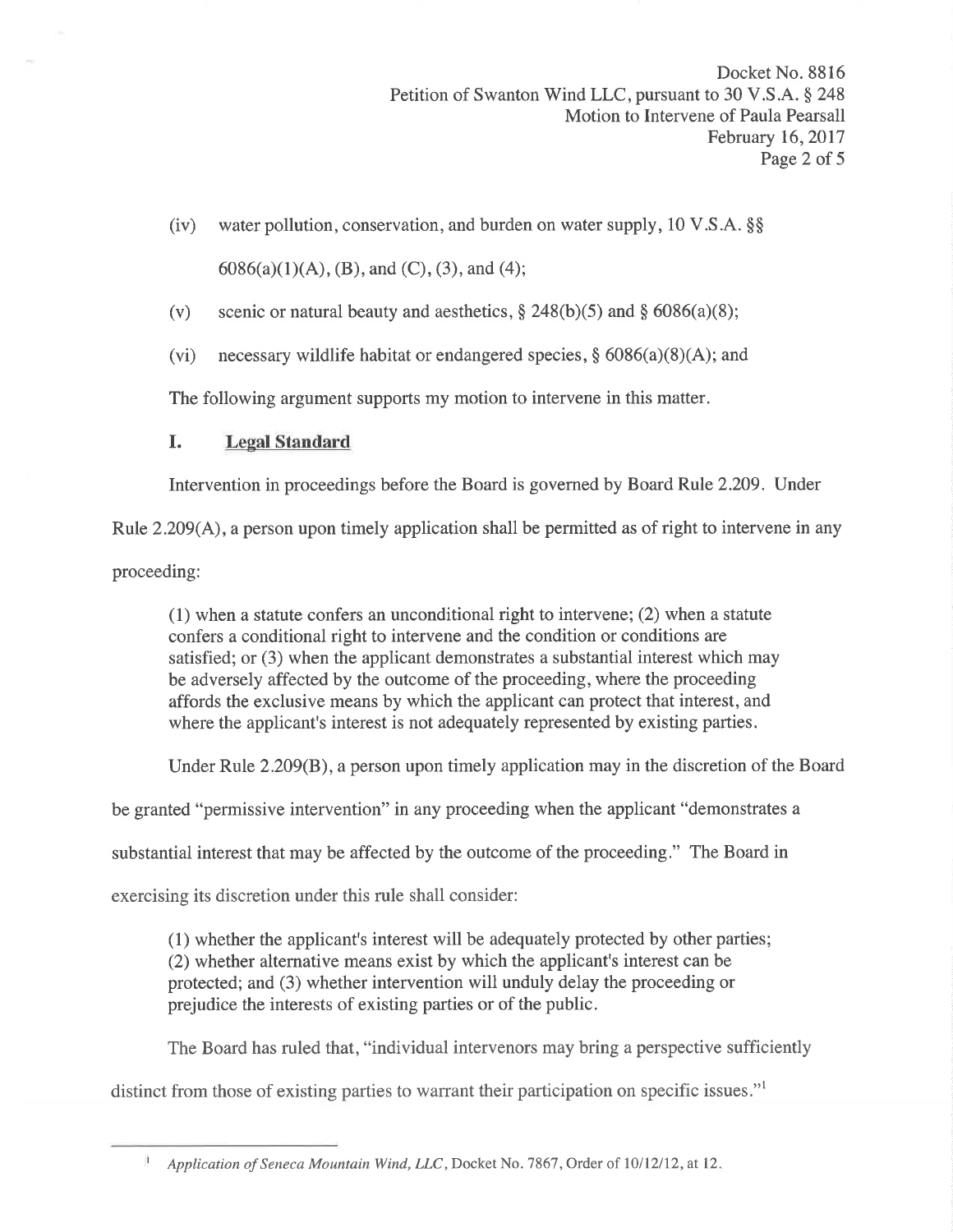For example, the Board has found particularized interest based on the following

- 1. habitat and natural resources involving deer and black bear;<sup>2</sup>
- aesthetics based on proximity to the proposed project;<sup>3</sup> and  $2.$
- stewardship, use, and enjoyment of public resources; $<sup>4</sup>$ </sup>  $3<sub>1</sub>$

In proceedings under 30 V.S.A. \$ 248, the Board is not required to consider interests in

private property.<sup>5</sup>

# II. Potential Impact of the Project on Paula Pearsall's Interests

I move to intervene in this matter based on the following facts and applicable law:

- <sup>1</sup> My family and I own a summer camp on the East Shore of Fairfield Pond, at 98 Bloody Rock Camp Road across from the proposed Swanton Wind Project. The nearby turbines would all be visible from our camp.
- 2. We have owned this camp since 1997. Since then we have spent every summer here. We chose Fairfield Pond because of the rural beauty and peaceful tranquility of the pond and surrounding area. A beautiful place for our family to unite every summer.

In addition to the obvious beauty, we have enjoyed so many wonderful memories. Our grandchildren have enjoyed catching their first fish off the dock, and many fish after that every summer. Then there is swimming, boating, kayaking, walks, sitting by the water at night. Watching and hearing the loons are always a special treat every summer.

Also we cannot begin to count the many geese that we see every year! It is a piece of heaven for our family and many families on the Pond and the ridge. This would all be affected by the Turbines.

Construction and operation of the Project would affect our enjoyment of the scenic views, natural setting, and wildlife on our property; and likewise the Project would affect surrounding public areas including Fairfield Pond, the Missisquoi Valley Rail

Application of Seneca Mountain Wind, LLC, Docket No. 7867, Order of 10/12/12, at 2-4, 16-17; Id., Order

of 8/9/13, at 6.  $\frac{3}{P}$  Petition of Barton Solar LLC, Docket No. 8148, Order of 1/21/14, at 3-4.

Joint Petition of Green Mountain Power Corporation, Vermont Electric Cooperative, Inc., and Vermont Electric Power Company, Inc., Docket No. 7628, Order of 9/3/10, at 12-13.

Vt. Elec. Power Co. v. Bandel, 135 Vt. 141, 145 (1977) ("Proceedings under 30 V.S.A. § 248 relate only to the issues of public good, not to the interests of private landowners who are or may be involved.")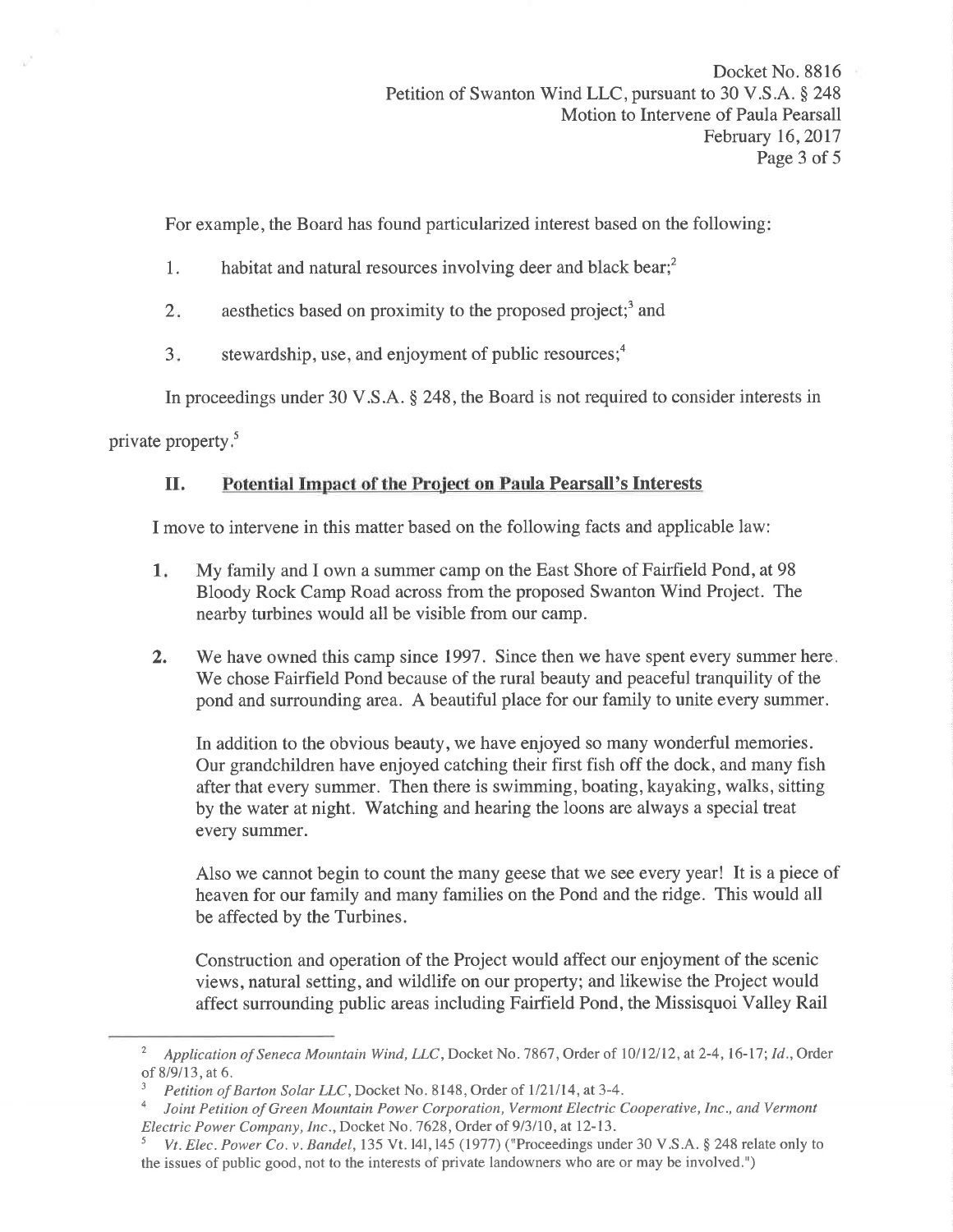Trail, and nearby roads. As a long-time neighboring landowner,I have a unique interest and perspective that would not necessarily be represented by other parties, and which may be useful to the Board in determining the outcome of this proceeding

Therefore, I respectfully move to intervene under the applicable criteria provided in:  $10 \text{ V.S.A. } 6086(a)(1), (3), (4),$  and  $(8)$  (water supply and quality, aesthetics, natural areas, wildlife habitat); and 30 V.S.A.  $\S$  248(b)(5) (aesthetics, natural areas, wildlife habitat).

3. Our key concern is that the 499' Industrial Wind Turbines will not make good ending the sum of the environment, and the wildlife. We are troubled by neighbors for us the people, the environment, and the wildlife. We are troubled by this intruder. This ridge in a residential area was never meant for this construction. The Project would interfere with the orderly development of the region, and do more harm than good for future generations. We can do better.

As a long-time neighboring homeowner, my perspective is unique and potentially useful to the Board in determining the outcome of this proceeding. Therefore I move to intervene under  $\S$  248(b)(1) (orderly development of the region).

4. Because we have so enjoyed our summers on Fairfield Pond (also known as Dream Lake), we have chosen to retire here and build our permanent home in this area. Instead of moving south we chose the natural beauty of this tranquil area. It is disheartening that while we will be moving into our dream home soon, our camp and home are being threatened by Industrial Wind Turbines. It is a huge fear that our major life investment that we have worked so hard for may lose its value and our joy. We ask nothing more than to live in peace and harmony.

In addition to affecting the aesthetics and value of our personal property, the Project would also affect aesthetics and values of surrounding properties and thereby have an impact on the regional and statewide economy.

As a long-time neighbor and resident of Vermont, I have a unique interest and perspective that may be useful to the Board in this proceeding. Therefore I move to intervene under  $\S$  248(b)(1),(4), and (5) (orderly development, economic benefit to the state, aesthetics).

5. One of our biggest fears is the noise and the infrasound. A major threat that will affect the health of so many people for years to come. These huge turbines will take away so much and give back so little. The sound of construction and operation of the Project may disrupt the peace in our home, and affect our ability to obtain necessary, restorative sleep.

Therefore in order to protect my interest in health and safety in my home, I move to intervene under  $\S 248(b)(5)$  (public health and safety).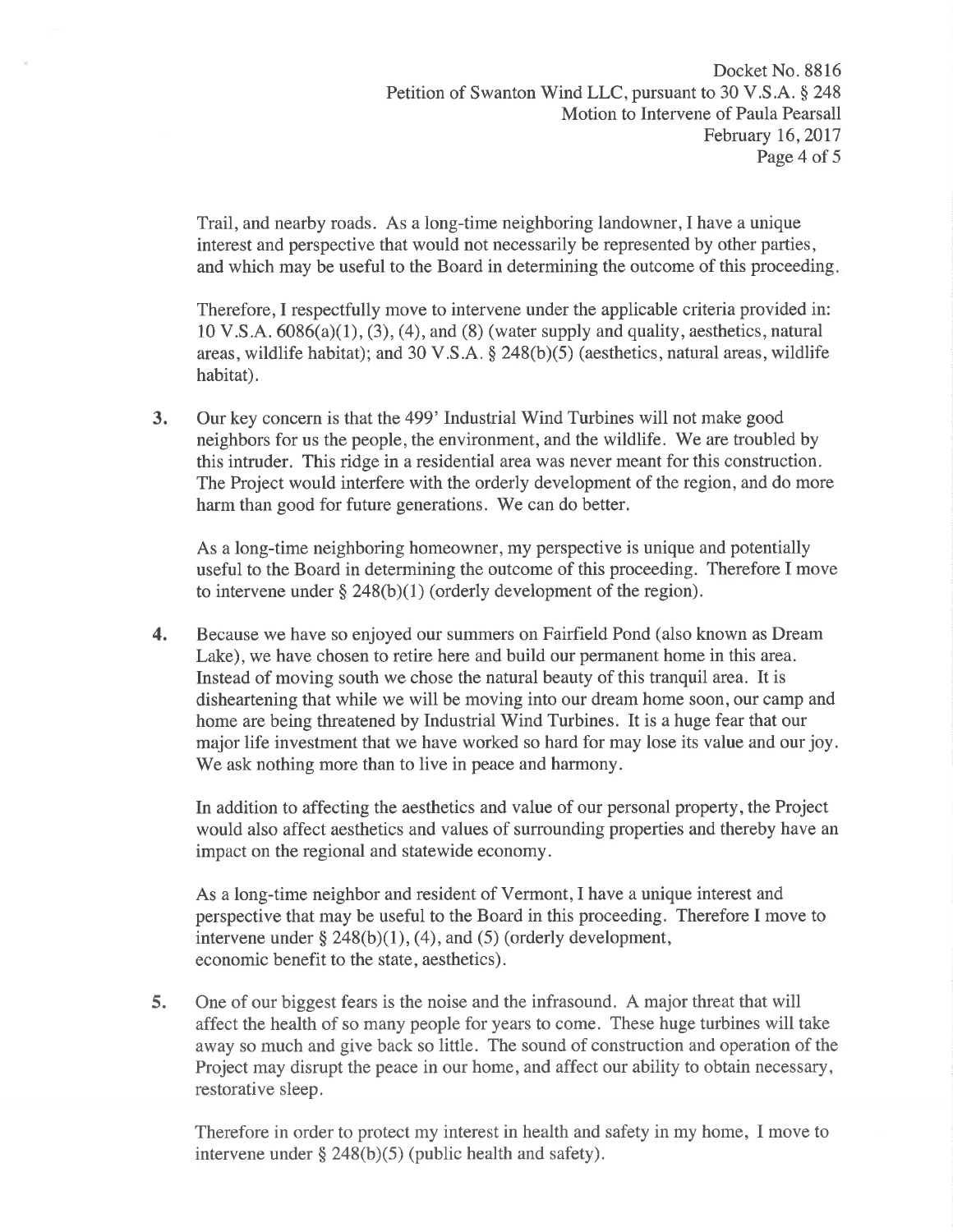In sum, I believe that we do not need to destroy our ridges and the lives of people. There are better choices for renewable energy.

## III. Conclusion

I assert that while this Project is purported to advance the public good, it also raises significant concerns over the public interest. Therefore, in order to protect myself, my family, and my neighbors throughout the State,I should be allowed upon the evidence presented herein to intervene in this proceeding.

Respectfully submitted this  $16<sup>th</sup>$  day of February, 2017.

By:

Paula Beausary

Paula Pearsall 64Lamoille Terrace Milton, Vt.05468-3964 802-777-1902 paulapearsall@myfairpoint.net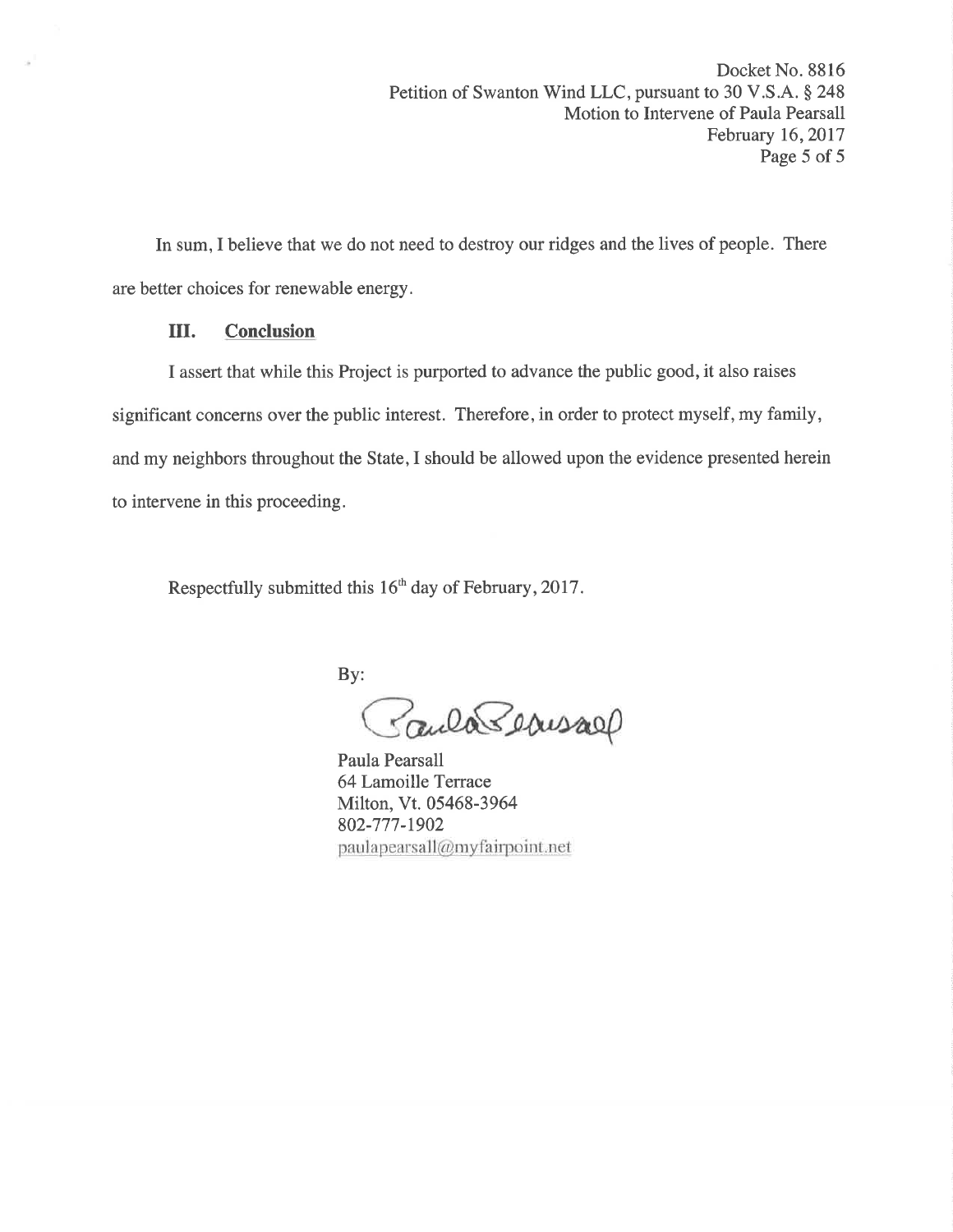## STATE OF VERMONT PUBLIC SERVICE BOARD

Docket No. 8816

Petition of Swanton Wind LLC for a certificate of public ) good, pursuant to 30 V.S.A. \$ 248, for the construction ) of an up to 20 MW wind-powered electric generation<br>plant powered by up to 7 wind turbines located along plant powered by up to 7 wind turbines located along ) Rocky Ridge in Swanton, Vermont (1988)

#### **CERTIFICATE OF SERVICE**

We, Brian and Penny Dubie, et.al., certify that on February 16, 2017, copies of the foregoing Notices of Appearance, and Motion to Intervenes of Brian and Penny Dubie, Jeanne Royer, Judith and Patrick Luneau, Karen and Leo McLaughlin, Sally and Bruce Collopy, Kaye and Frank B. Mehaffey, Jr., Terrance Smith, David A. Goodrich, Robert Perkins, Patricia Messier, Sarah & Ed Ferguson, Ian and Danielle Garrant, Curtis Swan and Sara Luneau-Swan, Dan and Nancy Dunne, Erynn & Tyrell Boudreau, Dennis Hendy and Diane Bell, Mary and Mark Bushey, Steve Woodward, Kenneth Fox, Michelle and Luc Deslandes, David Butterfield, Bradley Stott and Jennifer Belanger, Clark and Carol Palmer, Paula Pearsall, Greg Pierce and Paula Kane, Mark and Marianne Dubie, Marie and Gil Tremblay, Patricia Rainville and John Smith, Kevin and Dolores Nichols, Jessica Decker and Lance Desautels, Suzanne Seymour, Mary Hunter, Todd Poirier in the above-referenced matter, were served via First-Class U.S. Mail on the interested persons designated in the following Service List.

Respectfully submitted this 16'h day of February,2017

By:  $\sqrt{abc}$ Dibip

Brian Dubie Penny Dubie 770 McKenzie Road Fairfield, VT 05455 (802) 734-1877  $pennydubic@gmail.com$